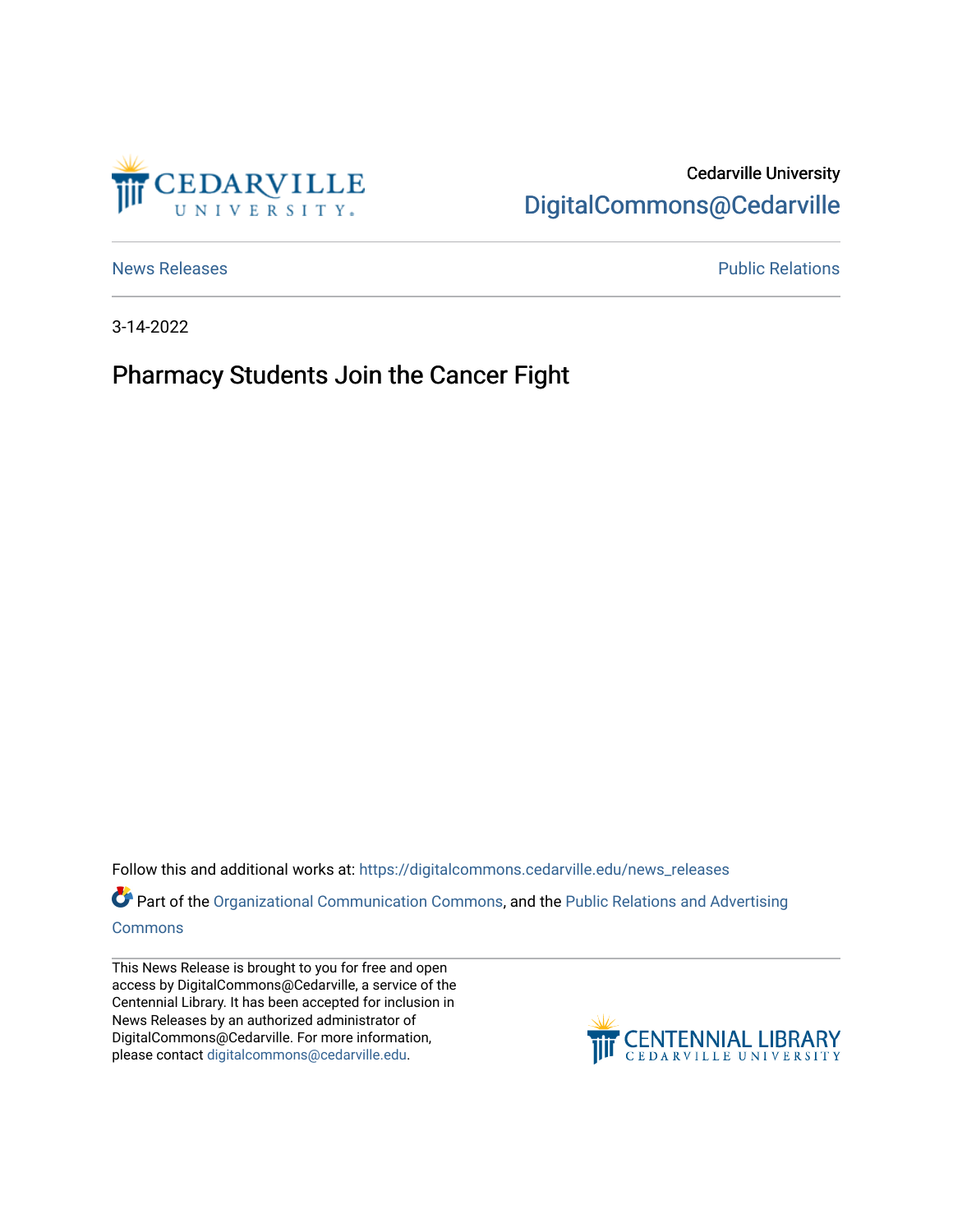## **FOR IMMEDIATE RELEASE March 14, 2022**

**CONTACT:** Mark D. Weinstein Executive Director of Public Relations [937-766-8800](tel:937-766-8800) (o) [937-532-6885](tel:937-532-6885) (m) [Mweinstein@cedarville.edu](mailto:Mweinstein@cedarville.edu) @cedarvillenews

## **Pharmacy Students Join the Cancer Fight**

**CEDARVILLE, OHIO --** Cancer can take a heavy toll on those who are afflicted with it, but for some patients, treatments such as chemotherapy and radiation can feel worse than the disease. Cedarville University pharmacy students are doing their part to help ease the discomfort.

The Cedarville [University](https://www.cedarville.edu/academic-schools-and-departments/pharmacy) School of Pharmacy has partnered with [4CancerWellness](https://www.4cancerwellness.com/) (4CW) in Dayton, Ohio, to support cancer patients by evaluating potential new vitamins and supplements that could help with the effects of cancer and cancer treatments. The goal: "Helping cancer patients to feel better and do better," which is the 4CW mission statement.

Under this partnership, faculty and students from the school will work with 4CW team members to evaluate the existing literature on the role of vitamins, other supplements, and wellness behaviors in cancer treatment; conduct systematic reviews, and prepare clinical trial protocols for 4CancerWellness.

"This partnership gives our students opportunities for experience and research," said Dr. [Aleda](https://www.cedarville.edu/academic-schools-and-departments/pharmacy/pre-pharmacy/faculty-staff/pharm-pract/chen-aleda) Chen, associate dean of the school of pharmacy and associate professor of pharmacy practice. "Students who are especially interested in oncology or cancer as part of their career will have opportunities to work in that area before they pursue specialized training."

Students involved in the research include fourth-year pharmacy students **Erin Ballentine of Walkersville, Maryland,** and **Renee Allison of Seven Fields, Pennsylvania**, and third-year pharmacy students **Alex Goodridge of Cedarville, Ohio**; **Andrew Barnhart of Warren, Ohio**; **Hayley Trout of Pickerington, Ohio**; and **Megan Stevens of Uniontown, Ohio**.

Assistant professor of pharmacy practice Dr. [Bethany](https://www.cedarville.edu/academic-schools-and-departments/pharmacy/pre-pharmacy/faculty-staff/pharm-pract/sibbitt-bethany) Sibbitt, chair and associate professor of pharmacy practice Dr. [Justin](https://www.cedarville.edu/academic-schools-and-departments/pharmacy/pre-pharmacy/faculty-staff/pharm-pract/cole-justin) Cole and Chen will serve in supporting roles.

SafeVite, a daily multivitamin developed by 4CW, will be the first product studied in collaboration with Cedarville's school of pharmacy, using a double-blinded randomized control trial. Dr. John Haluschak, CEO and one of the founders of 4CW, explained that cancer patients represent a unique population.

"When deciding on supplements, patients and their providers should address potential interactions with cancer treatments, the more common deficiencies as well as risks of elevated levels of the more harmful vitamins in this unique population," Haluschak said. "This is a priority at 4CancerWellness, and we are extremely proud of our collaboration with Cedarville University's School of Pharmacy to validate our multivitamin, SafeVite."

"It's more about minimizing toxicity, not interfering with cancer treatments, and allowing for successful completion of curative treatments," Haluschak continued.